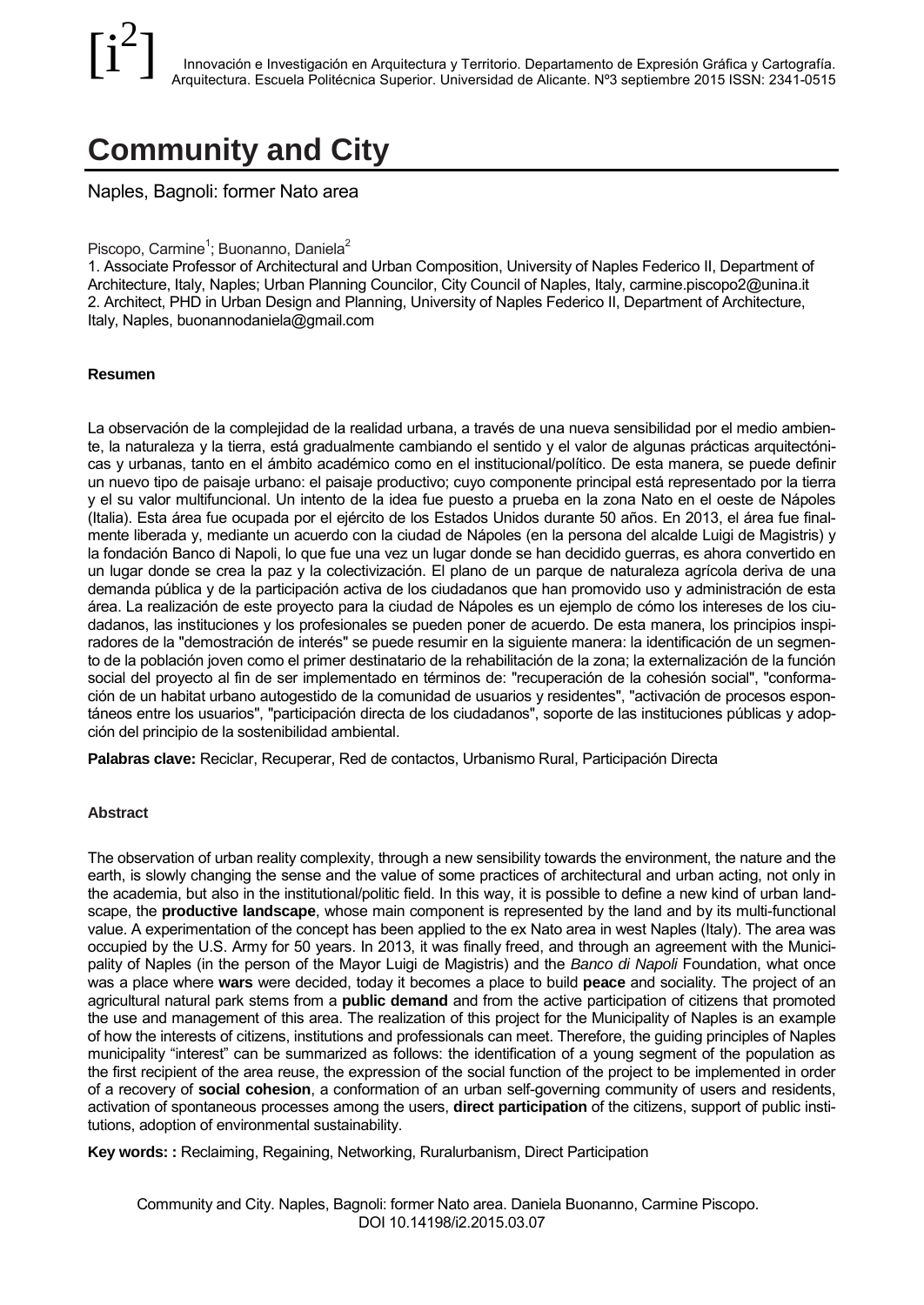#### **1. Introduction.**

The integration of agricultural areas in urban spaces (ruralurbanism) is a topic of great interest, especially during the economic, social and environmental crisis that we are currently experiencing . The demand for food and food products continue to increase, while the fertile lands where it is possible to grow are becoming less and less, due to new buildings and an extremely intensive use of agricultural areas, that will eventually be impoverished to the point of becoming barren, some real deserts. Therefore, the contemporary urban project have to be able to detect and prevent, through specific responses in terms of planning, the effects of a radical change that will completely transform the way we live and perceive urban space. From these premises, there is a need to return to work on our projects with an old material, the earth, to transform potentially fertile urban areas in productive spaces, in terms of food production, but also economic, social and cultural production. The objective of the future will be to subtract the urban "voids" to the processes of traditional urbanization to turn them into habitable and arable landscapes, public space and productive space at the same time.

The velocity with which today the anthropological, economical and environmental dynamics, in their occurring and their continuous inter-relating, structurally change the urban setting, imposes the need to work in synergy between institutions, universities, professionals and citizens to build together a precise idea of city, an idea made of relationships, position values, democratic availability and concrete representation of community needs.

An idea intended to tie the landscape to the democratic right, overcoming that definition of landscape as a place of relationship and movement (Mouvance), or change (Mutation), to arrive – through the communities recognition – to the sphere of membership and right.

The redesign project of the former NATO area in Naples and of the San Laise agricultural hill is just a small story of a Naples larger purpose, the purpose to work to overcome conflictual binomials such as open city versus closed city or network of urban public spaces versus "citadel", to precisely intervene in order to rebuild a link that has been too much often interrupted between architecture and society. This project uses terms such as inclusion, mending, networking, but there is also an integration between the city and the agriculture, the earth and the public space. The theme of ruralurbanism becomes a central thing to start reclaiming and regaining the Collegio Ciano spaces. This project starts from the San Laise hill, from its productive value and its ability to realize a fertile system that unites and creates new forms of community and works to improve the city and make it more sustainable.

Therefore the regeneration of the former NATO area and its agricultural spaces is the story of the return to the city of a denied space, of a space that has been forbidden to the community for very long time, of a productive space in Bagnoli, a neighborhood that has paid a high toll in terms of social spaces, housing policies, fight for the job, and protection of health and fundamental rights of life.

The transformation of the area (the disposal of the extra-territorial military function) marks the definitive fall of the "Iron Curtain" (Berlin Wall) in Naples and assumes a very important role in terms of urban meanings: once a place where historically wars were decided, a fundamental military base for numerous conflicts (Kuwait, Iraq, former Jugoslavia, Afghanistan), today the NATO area becomes a place to build peace and sociality (Figure 1).

We hope that the rebirth of Bagnoli will start from this historical moment: from the return of the Collegio spaces to the city, according to "bottom-up approaches" and through the firm and clear will of its inhabitants, its educational institutions, its social production centers and the city administration.

During the 2013, the city administration and the landowners have signed an innovative public-public Memorandum of Understanding that presents times, terms and conditions for the construction of a general master plan defined by the NATO Urban Implementation Plan.



Figure 1. The barbed wire protecting the area is still visible today. The sign says: Military Security Zone. Entrance Forbidden.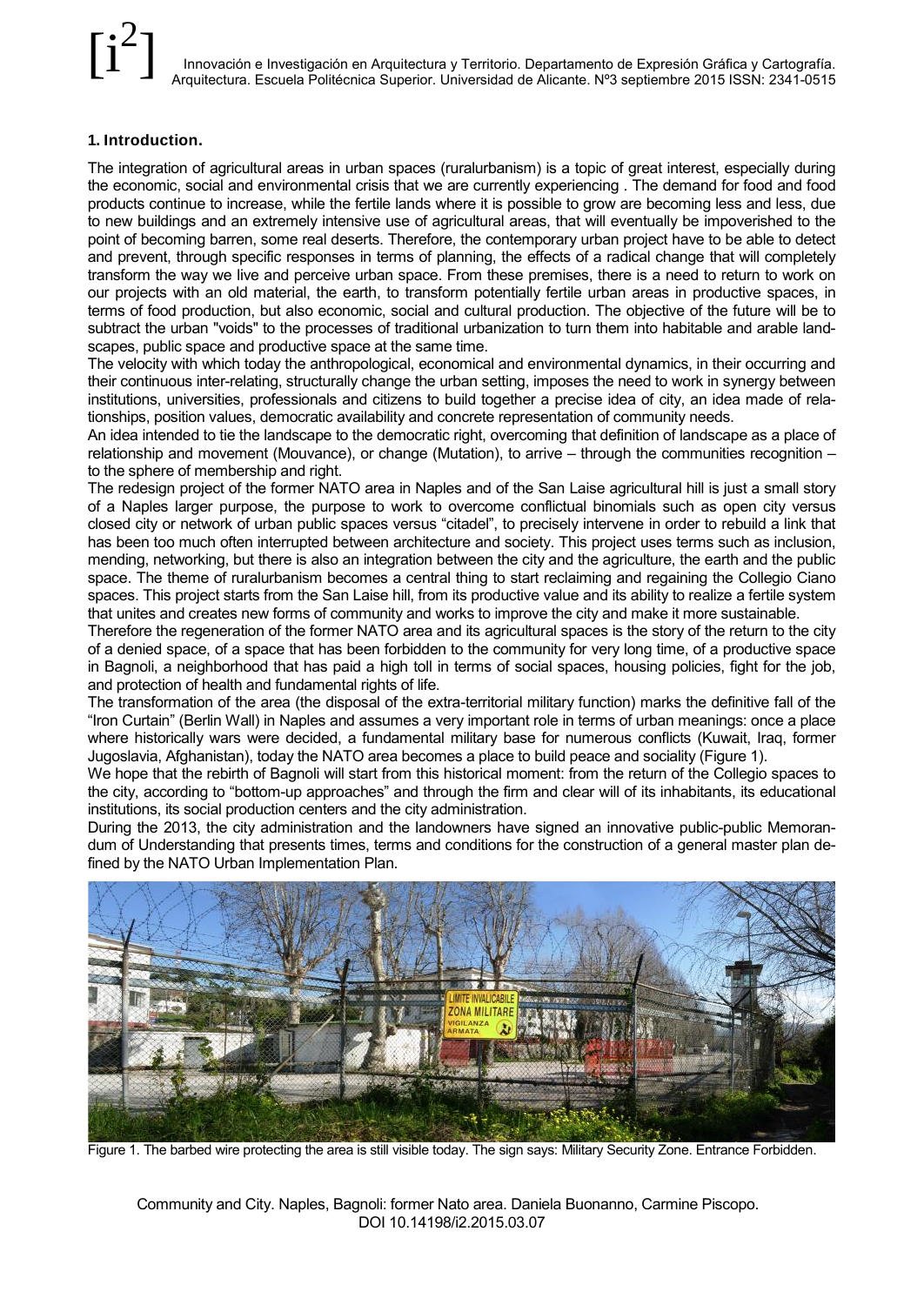#### **2. The history of Collegio Costanzo Ciano.**

The Collegio Costanzo Ciano was inaugurated in 1940, and at the time it was an absolute novelty in the field of social architecture, because it was intended to be a great hospitality center for children in need, and so it soon became the "Città degli Scugnizzi" (City of Street Urchins).

In fact, for its fourth centenary, The Banco di Napoli Foundation for Childcare (that is the owner of the land) built the Collegio as a model of hospitality and solidarity for the entire country, an open place for the city and the most needy. The area of about 20 hectares was organized like a real youth citadel with 18 buildings, schools, dormitories, infirmaries, logistic and sporting structures, a church, a theater, and it could host about 2500 boys and girls in need of hospitality (Figure 2).



Figure 2. Satellite photo of *Collegio Ciano* and San Laise hill.

Unfortunately, this area suffered a completely opposite fate to the one for which it was built. In fact, just a few weeks after its inauguration, the 10th june of 1940 Italy went to war and the Collegio became the seat of Italian-German troops, and at the end of the war the Anglo-American troops took over it.

Then, for diplomatic issues and to maintain balance between nations, the Collegio was given under the lease to the Supreme Commander of NATO that remained there for over 50 years, until 2013.

Since then, the liberation of what was a real gated community (a defined and inaccessible zone, whose inhabitants enjoyed services and privileges guaranteed by the military forces) has created a long and fruitful debate on the future of these spaces and the surrounding lands. The hope is that they can return to be what they did not have the time to be: a place of social and civil development for the weakest part of the population (Figure 3). In particular the cultural and environmental development of the San Laise hill agricultural areas, committed to co-ops of citizens, could immediately create a system of urban vegetables gardens, connected with cultural initiative for leisure and youth accommodation, education and environmental testing. Indeed, the future of this territory is deeply rooted in its past and in its original agricultural nature. In fact, in the past, before the Collegio construction, the San Laise hill (between the Bagnoli neighborhood and the Pozzuoli hills) comprised many cultivated fields, and was exclusively inhabited by peasants, who lived within a large farmhouse, that was later demolished to build the Collegio. Once these lands were owned by the counts of Salluzzo of Corigliano, and later a part of them (about 30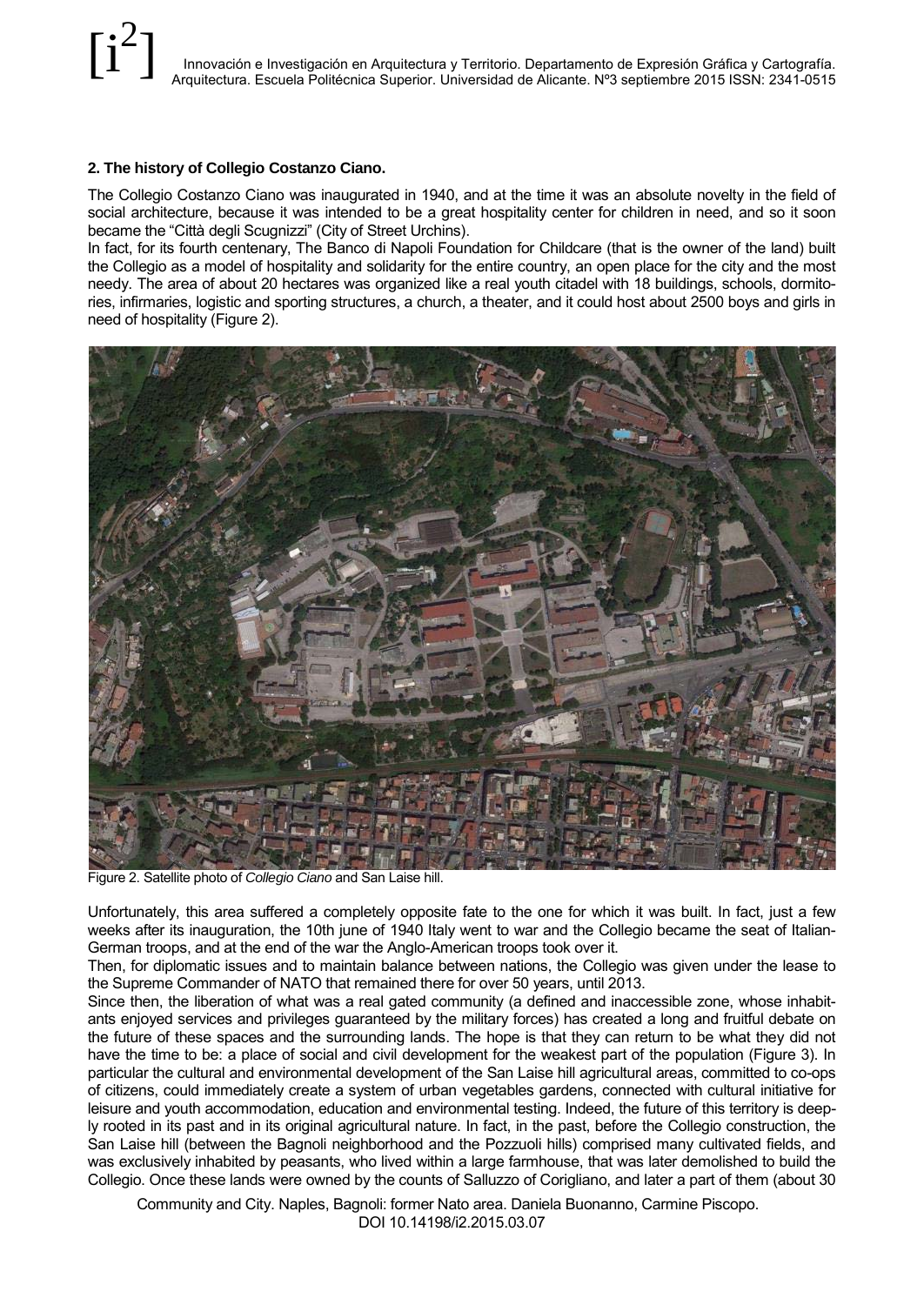acres) was bought by the Banco di Napoli Foundation for Childcare, that used 20 hectares to build the Collegio, while the other 10 hectares remained intact as an agricultural area.



Figure 3. Historical photos and current photos of the *Collegio*. The citadel is repopulated and for the first time includes the city.

The Salluzzo kept about six acres, that longitudinally extended themselves on the left of the Collegio and where the old settlers remained continuing to pay the rent, even when these lands were sold – without their knowledge – to a real estate based in Milan.

The story of San Laise hill and its peasants has largely remained unknown to the Naples citizens, and also its geography has been erased for a long time, because for the entire period of the American "occupation" even satellites could not provide documentary evidence of its existence.

Only because there have been some incidents of speculative nature, incidents that have outraged local citizens and associations, mass media have talked about this area for a few days, but then it has been forgotten again.

Even today, real estate is indeed very interested about these agricultural areas, where you can enjoy a spectacular view of Nisida, Posillipo and Capri.

In fact, the real estate that is still in possession of the lower part of the hill behind the subway is slowly evicting for speculative reasons the heirs of the original farming families who, however, have continued to cultivate these lands and to pay the rent for all this time. Trying to avoid this danger, thanks to the renewed interest of the institutions for the Collegio Ciano, and together with the direct involvement of citizens and associations (fundamental is the role of the Circolo Legambiente Thomas Sankara, especially in the figure of dr. Giovanni Grasso), today there are many projects that aim to raise awareness of a growing number of people and institutions (schools, universities etc.), in order to realize a dream and transform San Laise in an open and productive space for the entire city (Figure 4).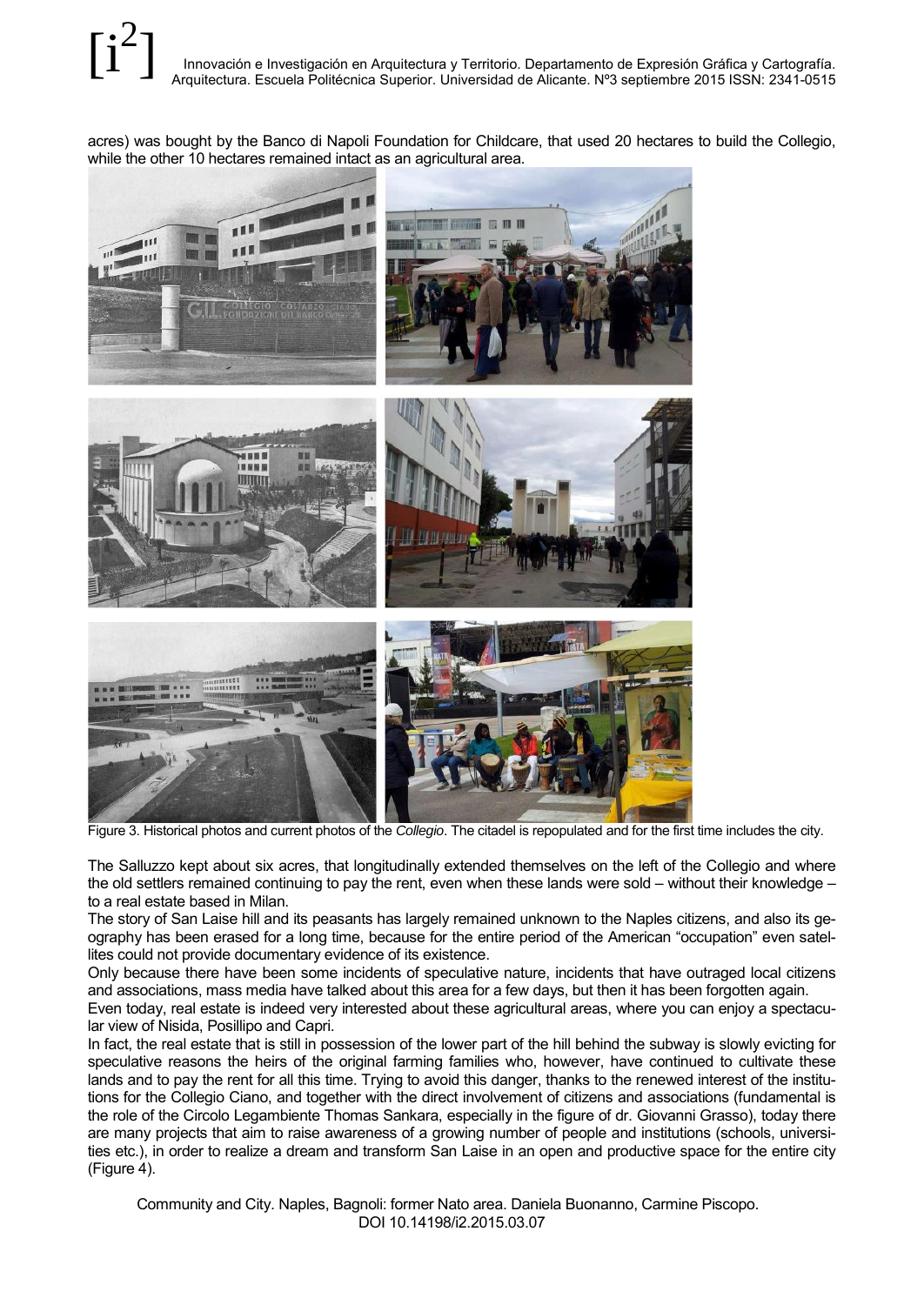#### Innovación e Investigación en Arquitectura y Territorio. Departamento de Expresión Gráfica y Cartografía. Arquitectura. Escuela Politécnica Superior. Universidad de Alicante. Nº3 septiembre 2015 ISSN: 2341-0515 [i 2 ]



Figure 4 San Laise hill is agriculture, orchard, garden but also social relationships, entertainment, education, togetherness….

#### **3. Social initiatives.**

The liberation of the Collegio Ciano from NATO, along with the eviction notices that were being issued almost at the same time towards the early settlers of San Laise, has given rise to various public meetings where Bagnoli citizens have tried to decide by themselves the future of this area, and not leave it up only to the institutions.

The meetings, almost all self-organized, are always centered on the same mandatory request to the administration: to have the possibility to collectively and actively participate in the management of the reopening of the former NATO area.

These meetings emphasize the need to coordinate all the movements and the committees that are interested in the management of the Collegio and to find a shared solution, to avoid fragmentation and individualistic initiatives that do not have the strength then to revamp and repopulate the area.

The ideas on the reuse of the places depart from the analysis of infrastructural deficiencies and of neighborhood problems that could be partially solved, if the former NATO was given back to the community. We can start from the various schools of Phlegraean area, that are in an emergency situation and that could be transferred in the large spaces already presents in the area, in order to take advantage – along with all the other neighborhood inhabitants – of gyms, swimming pools and equipped public areas that were the strength of the NATO gated community. Then there are the large green areas of the San Laise hill, with an already existing agricivic community (Ingersoll, 2007) that could be supported by other associations that deal with organic farming, and so new spaces could be cultivated and managed also for cultural and educational purposes.

In this project, the agricultural theme becomes very important. By now, agriculture has a multifunctional value and it can lead to new and more established forms of sociality.

Citizens must actively participate to cultivate an agricultural area, and this participation makes every space more urban, and it responds to local needs and involves the weakest part of society.An increasing number of citizens could then begin to live a more complete experience of the area, an experience based on values of recreation, education, therapy, environmentalism, and change in this way the urban lifestyle, without departing from the city and their neighborhood. Nutrition becomes a very important issue within this cultural and social revolution.

The introduction of a more extended agricultural cultivation in the city (such as in San Laise) would allow citizens to establish a clearer and more direct contact with the food they eat and to strengthen the sense of belonging to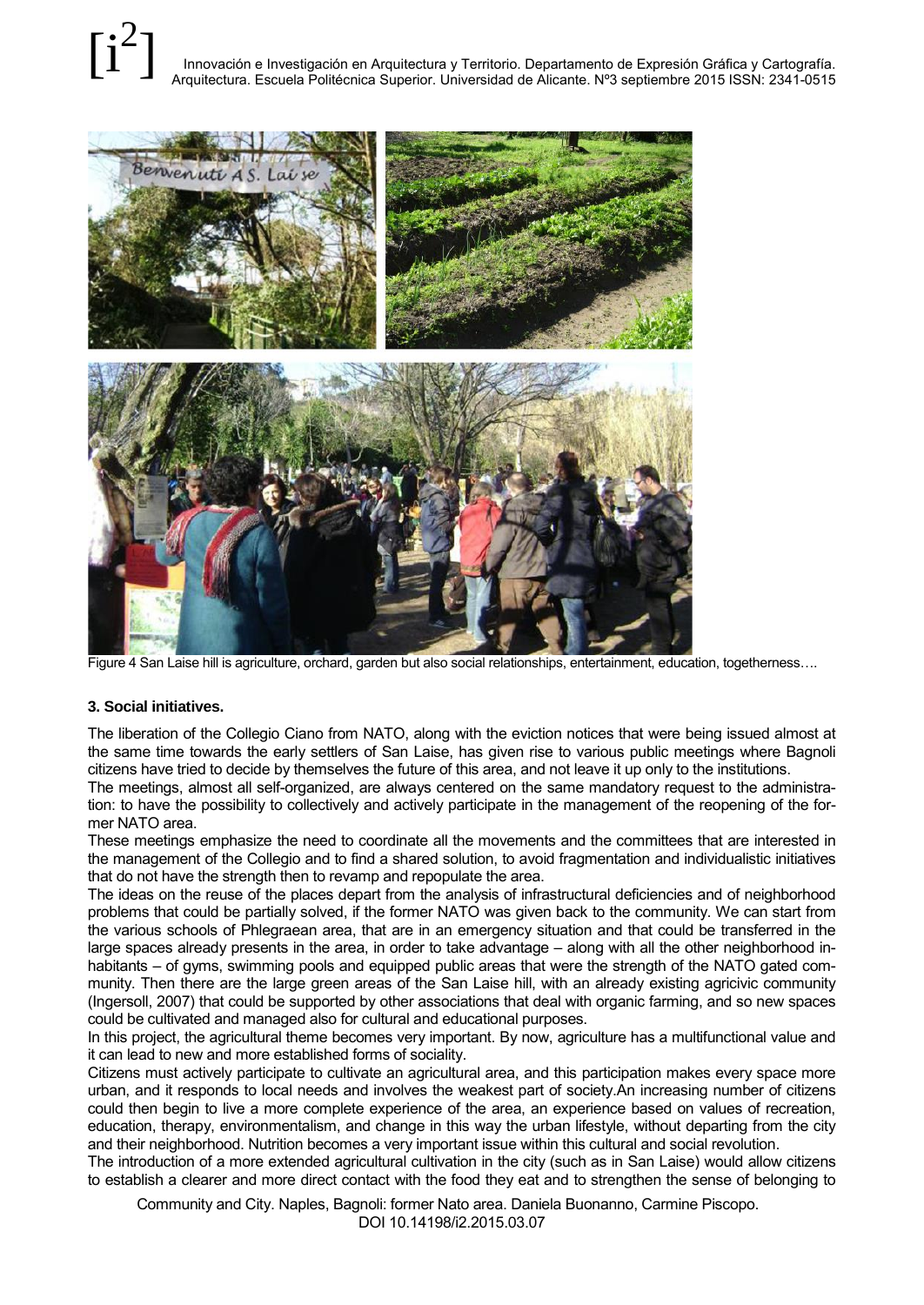the place where they live. Waldheim reflects on this attitude and call it agrarian urbanism (Waldheim, 2006), emphasizing the role of agriculture to define the urban form and imagining the coincidence of both activities, living and cultivating, in the constant search for contact points and compatibility elements.

The urban vegetable gardens can become a way to give back to Bagnoli citizens their space and their role, showing that the countryside is now "inside" the city and it is not something separate and external.

A vegetable garden is always a good thing that not only manages to revive abandoned or disused spaces of the city, but it is also and above all an expression of creativity and of a social and food need.

The natural and social value of a urban vegetable garden can be achieved only in the case of a well coordinated urban agriculture and if there is a collective work, the anarchic and individualistic vegetable garden hardly contributes to the birth of a "social network" (Ingersoll, 2007).

For all these reasons, the main objectives of the associations and of the citizen movements are simple and clear and can be summarized as follows: to bring back agriculture and farmers in those lands and protect them; to prevent the eviction of the farmers who are already there; to prohibit the building of new edifices in the twenty acres of private property that does not belong to the Banco di Napoli Foundation at the expense of cultivated soils.

In brief, the request is to work with a model that will make the neighborhood self-sufficient and that will be able to attract other communities, and to give priority to the children needs, supporting the destination for which the complex was originally designed and built, and the preservation and the increase of the already existing agricultural and territorial values.

### **4. Memorandum of understanding.**

On the 4th of November 2013, it has been signed a Memorandum of Understanding between the Banco di Napoli Foundation for Childcare and the City of Naples (in the person of the Mayor Luigi de Magistris), and this is the formal act by which administration points out the shared determination to return to the city the original social function of the former Collegio Ciano, recovering its public usability and reintegrating it into the urban life relationships, according to the urban predictions of the variant to the Local Strategic Plan for the west area of the city. The public-public agreement between administrations (the Banco di Napoli Foundation and the municipality of Naples) belongs to a broader pilot project that the municipal administration intends to promote and that includes, besides the San Laise hill, also the urban redevelopment of Viale Giochi del Mediterraneo, a strategic link between the neighborhoods of Bagnoli and Fuorigrotta, in particular through the connection of former NATO area with Mostra d'Oltremare places, that – according to a new urban program – have been recently opened for the community (Figure 5).

The particular environmental and social context of the settlement allows to experiment innovative forms of urban management, inspired by environmental sustainability and the direct participation of citizens. For this reason the main objective of the agreement, part of an integrated solution, is to give a (public) space and a place to activities that are primarily aimed at young people, and that focus on education, research, culture, sport, leisure, and youth accommodation capacity.

Therefore, the guiding principles of Naples municipality "interest" for the use of the property once occupied by NATO, can be summarized as follows: the identification of a young segment of the population as the first recipient of the area reuse, the expression of the social function of the project to be implemented in order of a "recovery of social cohesion", a "conformation of an urban self-governing community of users and residents", "activation of spontaneous processes among the users", "direct participation of the citizens", support of public institutions, adoption of environmental sustainability.

The various initiatives and projects should therefore, according to the indications of the municipality, be presented as a brave and innovative experiment of territorial planning, able to understand the local conditions, the most evident needs of the territory, in the present and in the future, and its ability of endurance towards economic and social transformations. At the heart of the project there must be three key issues: work and production, selfsufficiency and reproducibility, wide and collective participation.

The municipality of Naples intends to realize a real place of production in this territory, more precisely a selfsustainable and environmentally friendly place, an economically alternative place, an experimental place for the involved subjects, the carried out practices, and the technical instrument and legal ruling adopted.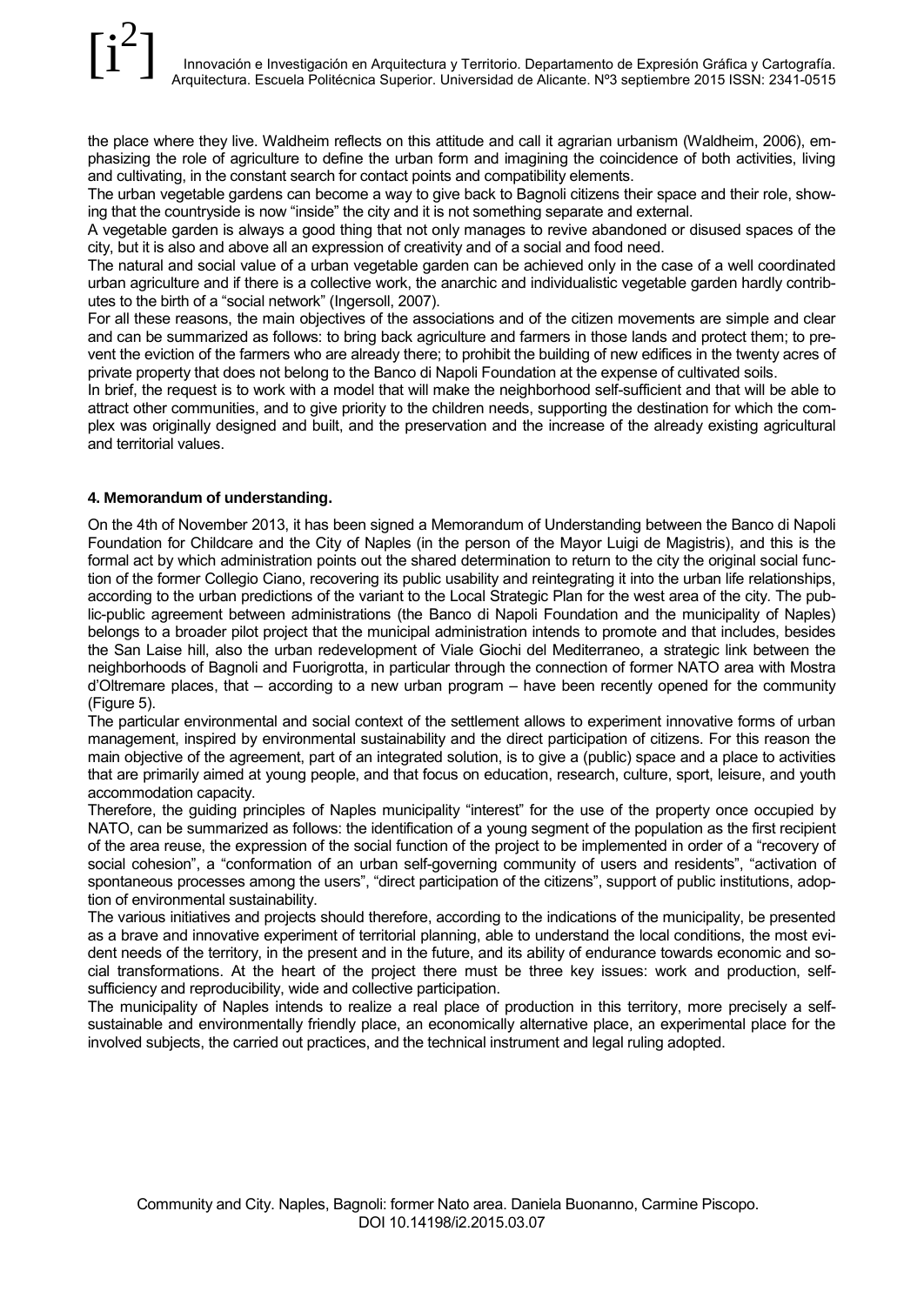Innovación e Investigación en Arquitectura y Territorio. Departamento de Expresión Gráfica y Cartografía. Arquitectura. Escuela Politécnica Superior. Universidad de Alicante. Nº3 septiembre 2015 ISSN: 2341-0515  $[i^2]$ 







Figure 5. Yesterday there were the army, today the citizens. Break the lines and dance: on December the  $1<sup>st</sup>$ , the "liberation" of the area was celebrated with a free public concert opened to all citizens.

#### **5. The project for the San Laise hill.**

A first step in the direction of the community demands and the Protocol principles has been made developing a project to enhance the natural value of the San Laise hill (Figure 6).

The project, that at the moment is being developed and then will be implemented, imagines the immediate realization of social and educational vegetable gardens and anything else that is compatible with the agricultural use of the area, and these vegetable gardens will be given to citizens co-ops and will be managed together with schools

Community and City. Naples, Bagnoli: former Nato area. Daniela Buonanno, Carmine Piscopo.

DOI 10.14198/i2.2015.03.07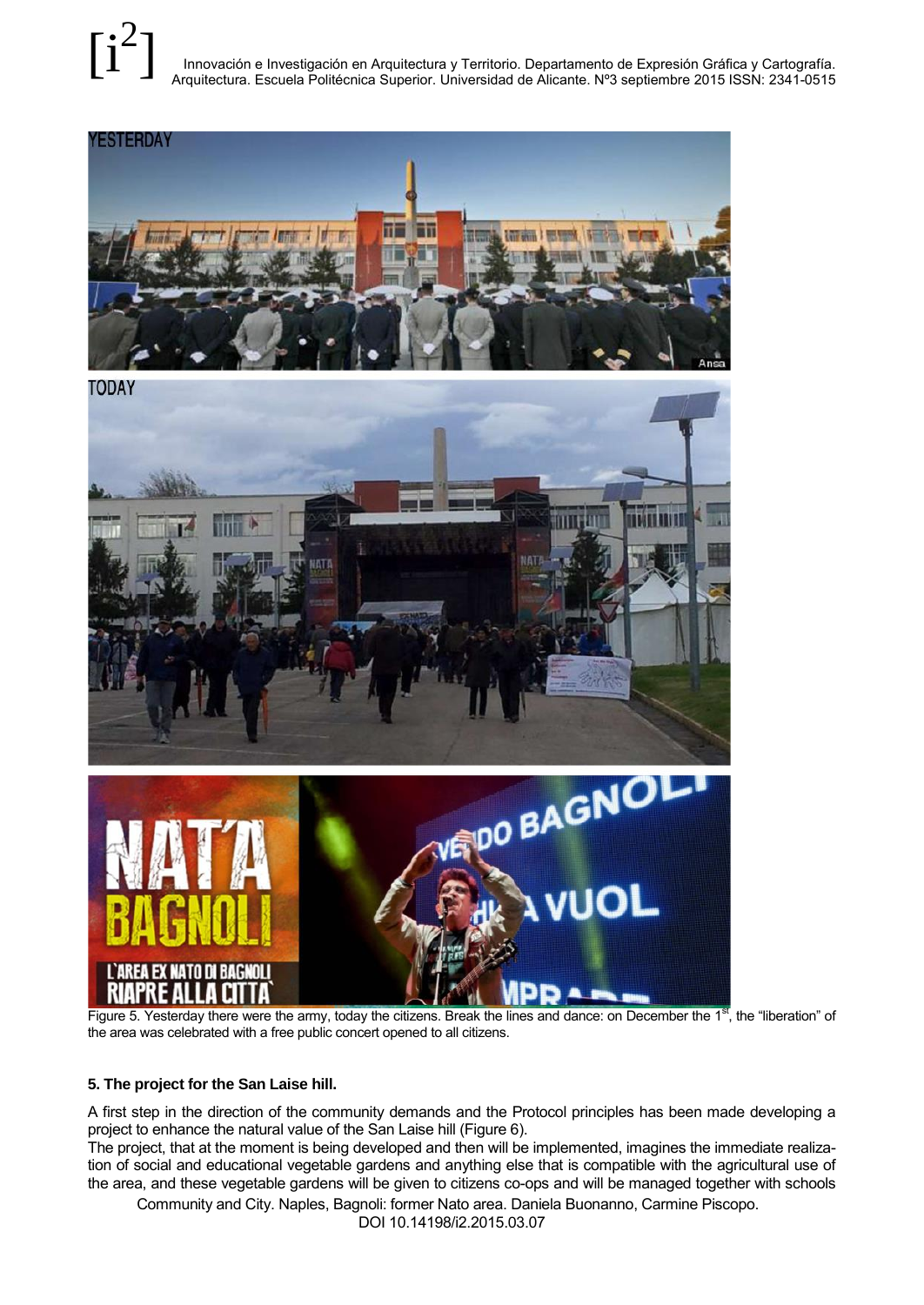#### and universities.

In this way it will be assured a social income to the weaker part of the population through the opening of the neighborhood and its agricultural spaces, and this part of the population will enjoy free local services (educational activities, sports, libraries, workshops, theatrical activities, schools, etc. ..). The project, directed by Dario Caruso, Gianni Grasso and the architect Salvatore Porcaro, considering the difficulty of realization because of the different private properties of the area and the involved subjects, is divided in three phases with different timing and mode of realization. Phase 1 concerns the agricultural areas that still belong to the Foundation (10 hectares) and that could be immediately transformed into an agricultural natural park; in phase 2 this area will be reconnected to Collegio Ciano, in order to reconfigure a sort of continuity between these two areas that for 60 years have been divided by a barbed wire; the phase 3 is the most complex and concerns the areas owned by the SIMIT – Società Immobiliare Italiana SPA (Real Estate Company Italian SPA) – that now have been sold to ICG – Ingegneria e Costruzioni Generali SPA (Engineering and General Constructions SPA), for which the project aims to protect and preserve the existing agricultural activity in order to reconnect with the park system of phase 1 and to prevent any form of speculation in the future (Figure 7). Compared to the agricultural natural park, that should be born in the area owned by the Banco di Napoli Foundation and therefore easy to realize, the planned project is built around four highly integrated themes: nature - agriculture - culture - teaching. The heart of the project is characterized by the productivity of the area, productivity that will be enhanced through the realization of social vegetable gardens whose objective will be to generate new forms of culture and teaching, and to encourage the direct relationship between producer and consumer with innovative forms of co-operation and management also through the support of the Federico II University Department of Agriculture and/or local schools (with whom meetings have already been held).



Community and City. Naples, Bagnoli: former Nato area. Daniela Buonanno, Carmine Piscopo. DOI 10.14198/i2.2015.03.07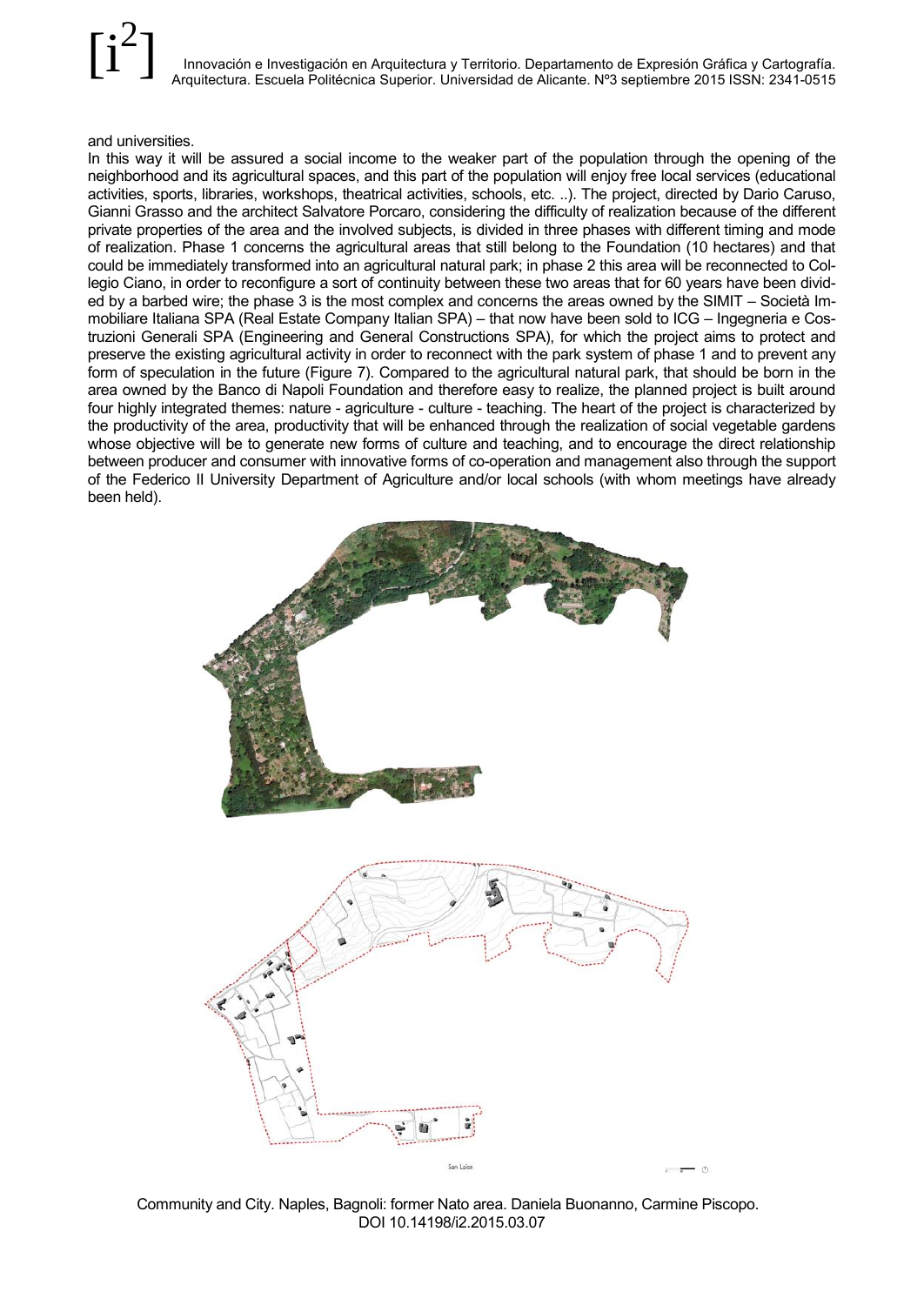



PROJECT PHASES

Figure 7. San Laise hill: land ownership map and project phases. Drawings by Arch. S. Porcaro

Agricultural production can be connected with the city markets through a system of short chain, like it already happens in other areas of Naples.

So the preservation and protection of rural territory is intertwined with the defense of the agriculture economic function and at the same time answers to the urban community demand of open spaces characterized by significant cultural values and the possibility of new forms of consumption.

For this reason, the project considers the construction of small markets, an agricultural research center and a museum of farming culture, in which will be also realized a bank of seeds. If this project will be realized, because of its geographical position, from the agricultural park of San Laise could rise a continuous system of productive fields, and it would become a connecting element between the park of the Naples hills (east) and Campi Flegrei Park (west). But, however, the greatest value is on local scale. For the Bagnoli neighborhood San Laise would be the first real public park, and it would have a strong social function for the residents of the area, that now resembles a small citadel closed on the north by the metro line (north) and on the west by the Cumana railway. The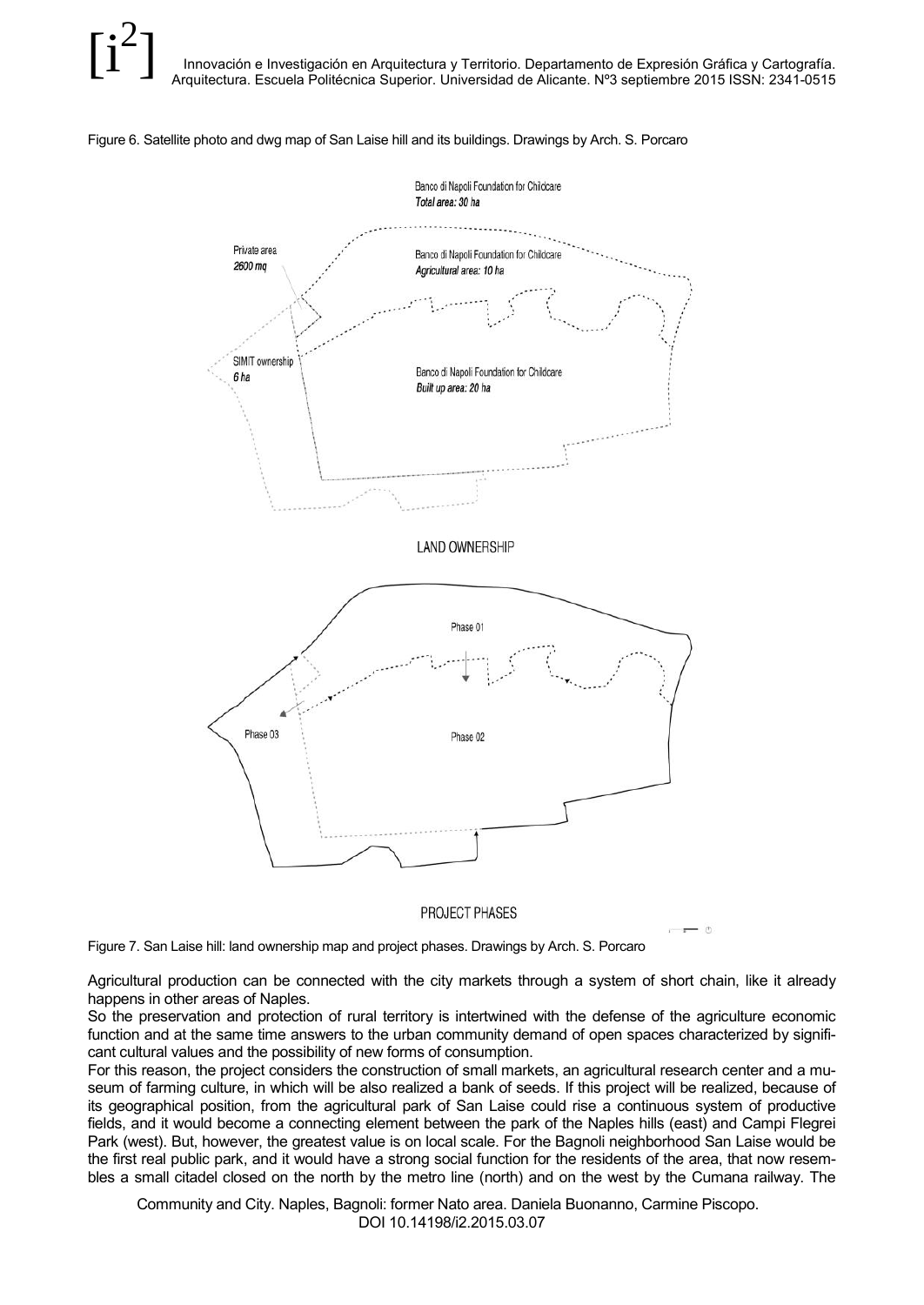opening of the Collegio Ciano, with the definition of a general master plan with the various destinations of use (based on the expressions of interest received by the Foundation), and the transfer of standard and equipment of the neighborhood (objective of phase 2), would also create new connections with the urban area of Fuorigrotta and Mostra d'Oltremare, regenerating Viale Giochi del Mediterraneo, which could become a well equipped axis that links public spaces, entertainment places, cinema, sports arenas. In this way, for Naples, the recovery of former NATO area may represent an important opportunity to give back to the community and to its weakest and needy part a space that has been denied and prohibited for too long. Therefore, in a highly complex context, the City of Naples has decided that the Bagnoli rebirth has to start from an experiment of re-appropriation, according to "bottom-up" approaches, a thing that in a very near future will hopefully also concern the former Italsider area in which a new environmental and natural system is just waiting to be realized.

### **6. Conclusions.**

The re-functionalization of the former Collegio Ciano and of the San Laise hill represents an unmissable opportunity for Naples. To realize this thing, the project must be very well structured, and a good capacity of organization and participation is needed.

The actual decision-making phase is absolutely crucial in order to build a serious program of things to do and to better manage a large resource of tangible and intangible (ideas, skills, competencies) goods.

Given the total military secrecy of the places we are talking about, after the departure of the American army the first thing has been to reconstruct the framework of the events related to the

management of the area through a phase of preliminary investigation, an investigation that has led to focus on involved subjects and roles, collect documents (contracts, protocols, statutes, etc.) and quantitative and qualitative data related to these areas and the state of the real estate and the agricultural lands. Now, we need to manage to realize the many ideas and proposals received, verifying the access to resources, identifying the methods for democratic participation and how they are in confront of the resolutions proposed to the Council, and defining priorities and timing of the project.

In fact, as we have seen, the San Laise hill project is structured in three phases for this reason. As for the reuse of the former Collegio Ciano spaces, the project should be coherent, in terms of functions, with the idea of a productive area.

In other words, the project should not privilege those functions that simply concern consumption or the filling of containers ("urban voids") that suddenly become available, but those functions that concern the integration of urban services, on the basis of the transfer and the intertwine of knowledge and skills.

In addition of educational institutions (this is a priority) and structures for youth accommodation (dormitories and student residences), it would be necessary to create the conditions for the settlement of trades and professions, to build training and internship courses, to experiment co-working forms, to build opportunities for visibility, to start an administrative streamlining, to make use of cultural functions in order to produce culture (to publish things not just build libraries, to produce music not just organize concerts, to create audio-visual products not just exhibitions, to produce information not just consume it).

However, these production forms described above must not be self-organized, on the contrary they must be planned and integrated into a program that must be arranged between citizens and institutions. The awareness of the scarcity of local economic resources, public and private, as well as the possibility that Europeans funds are not immediately manageable, requires that from the start the project could be autonomously developed, integrating functions and relationships. Of utmost importance is also the legal and technical reproducibility of all the identified activities and instruments, in order to rapidly proceed on other occasions, albeit there will be some differences.

In this sense, the natural regeneration of San Laise hill, defending the economic function of agriculture, could be considered as a pilot project that can be also proposed in other agricultural areas of the municipal area and for which new forms of equal distribution can be experimented. With these methods there is the condemnation of the self-referential planning and of every abstract form of urban hypothesis that is not based on direct participation and on the democratic right to the use of public space, a place of expression of community genuine needs, and of production of new lifestyles and economies.

### **7. Bibliography.**

Agnoletto, M.; Guarzoni, M., La campagna necessaria. Un'agenda d'intervento dopo l'esplosione urbana. Macerata: Quodlibet Studio, 2012.

Boeri, S., Biomilano, glossario si idee per una metropoli della biodiversità. Mantova: Corraini edizioni, 2011.

Buonanno, D., Ruralurbanism. Paesaggi Produttivi. Napoli: Phd thesis in Urban Design and planning, 2014.

Donadieu, P., Campagnes urbaines. Actes sud, 1998.

Ingersoll, R.; Fucci, B.; Sassatelli, M., AGRICivismo. Agricoltura urbana per la riqualificazione del paesaggio. (Linee guida e buone pratiche per l'agricoltura urbana). Progetto pays.doc, 2007.